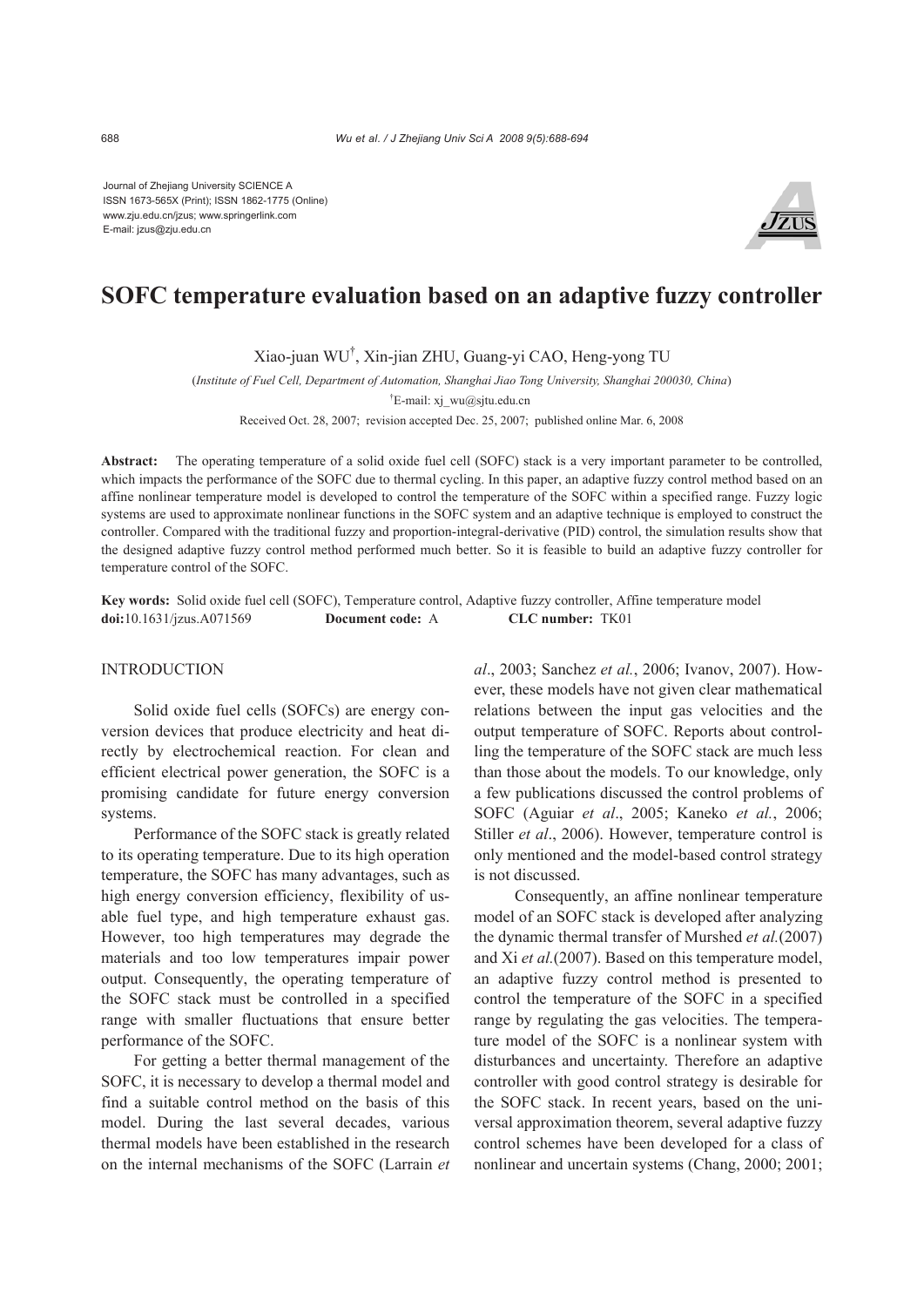Gazi and Passino, 2000). In this paper, fuzzy logic systems can be used to approximate nonlinear function in the SOFC system. Based on this observation, an adaptive technique is employed to construct the temperature controllers of the SOFC system.

# DYNAMIC THERMAL MODEL OF SOFC

The proposed dynamic thermal model of a planar SOFC stack is based on the following assumptions: (1) All gases are ideal; (2) No temperature variation in the axial direction is observed; (3) The axial conduction heat transfer between nodes is neglected; (4) For the energy balance, pressure changes within the SOFC are negligible; (5) Adiabatic boundaries for the cell are required.

In this paper, there are mainly the following heat transfer processes in the SOFC stack: (a) the input heat energy of fuel gas; (b) heat convection between fuel gas and electrode; (c) heat convection between fuel gas and interconnect; (d) the fuel side heat generation due to mass transfer into the electrode porous space; (e) the input heat energy of air gas; (f) heat convection between air gas and electrode; (g) heat convection between air gas and interconnect; (h) the air side heat generation due to mass transfer into the electrode porous space; (i) ohmic heat produced by stack resistance; (j) heat radiation between electrode and interconnection of fuel side; (k) heat radiation between electrode and interconnection of air side.

Energy balance is performed around electrode, interconnector, fuel gas channel and air gas channel of the SOFC stack. Then the following relations can be obtained.

#### **Energy balance around electrode**

The electrode control volume consists of the anode, electrolyte and the cathode. Even though the electro-chemical reactions take place at the anode and cathode near the surfaces of the electrolyte, and thus have temperature variations in the direction vertical to the surface area, it can be assumed to be constant due to very small thickness of the electrode. The temperature variation along the flow direction is also assumed to be constant, and thus the electrode temperature  $T_e$  is affected by the heat transfer processes (b), (d), (f), (h), (i), (j) and (k). A heat balance is written as:

$$
C_{\rm e} dT_{\rm e}/dt = Q_{\rm fe} + Q_{\rm ae} + Q_{\rm rf} + Q_{\rm ra} + Q_{\rm react_a}
$$
  
+ 
$$
Q_{\rm react_f} + Q_{\rm ohime}, \qquad (1)
$$

where  $C_e = c_e \rho_e A w_e$ ,  $C_e$  is the heat capacity, and  $c_e$ ,  $\rho_e$ , *A*, *w*e are the specific heat, density, electro-chemical surface area and thickness of the electrode material, respectively.

The convective heat transfers between electrode and fuel/air gases can be written as:

$$
Q_{\text{fe}} = k_{\text{fe}} A (T_{\text{f}} - T_{\text{e}}), \tag{2}
$$

$$
Q_{\text{ae}} = k_{\text{ae}}A(T_{\text{a}} - T_{\text{e}}). \tag{3}
$$

Heat transfer coefficients  $k_{\text{fe}}$  and  $k_{\text{ae}}$  can be obtained as follows:

$$
k = (Nu \times \lambda) / D, \tag{4}
$$

where  $Nu$  is the Nusselt number, *D* and  $\lambda$  are the hydraulic diameters of the flow channel and the heat transfer coefficients, respectively.

The radiative heat transfer terms between electrode and interconnector of fuel side and air side in Eq.(1) can be expressed as:

$$
Q_{\rm rf} = \sigma A (T_{\rm i}^4 - T_{\rm e}^4) / ((1/\varepsilon_{\rm f}) + (1/\varepsilon_{\rm i}) - 1), \qquad (5)
$$

$$
Q_{\rm ra} = \sigma A (T_{\rm i}^4 - T_{\rm e}^4) / ((1/\varepsilon_{\rm a}) + (1/\varepsilon_{\rm i}) - 1), \qquad (6)
$$

where  $\sigma$  is the Boltzman constant;  $T_i$  is the interconnector temperature;  $\varepsilon_a$ ,  $\varepsilon_f$  and  $\varepsilon_i$  are the emmisivity constants of cathode, anode and interconnector materials, respectively.

The air/fuel side heat generations due to mass transfer into the electrode porous space can be expressed as:

$$
Q_{\text{react}\_\text{a}} = \frac{I}{4F} h_{0_2},\tag{7}
$$

$$
Q_{\text{react}_{-}f} = \frac{I}{2F} (h_{\text{H}_2} - h_{\text{H}_2\text{O}}),
$$
 (8)

where  $I$  is the current density and  $F$  is Faraday constant;  $h_{\text{o}_2}$ ,  $h_{\text{H}_2}$  and  $h_{\text{H}_2}$  are heat generation of 1 mol  $O_2$ ,  $H_2$  and  $H_2O$ , respectively.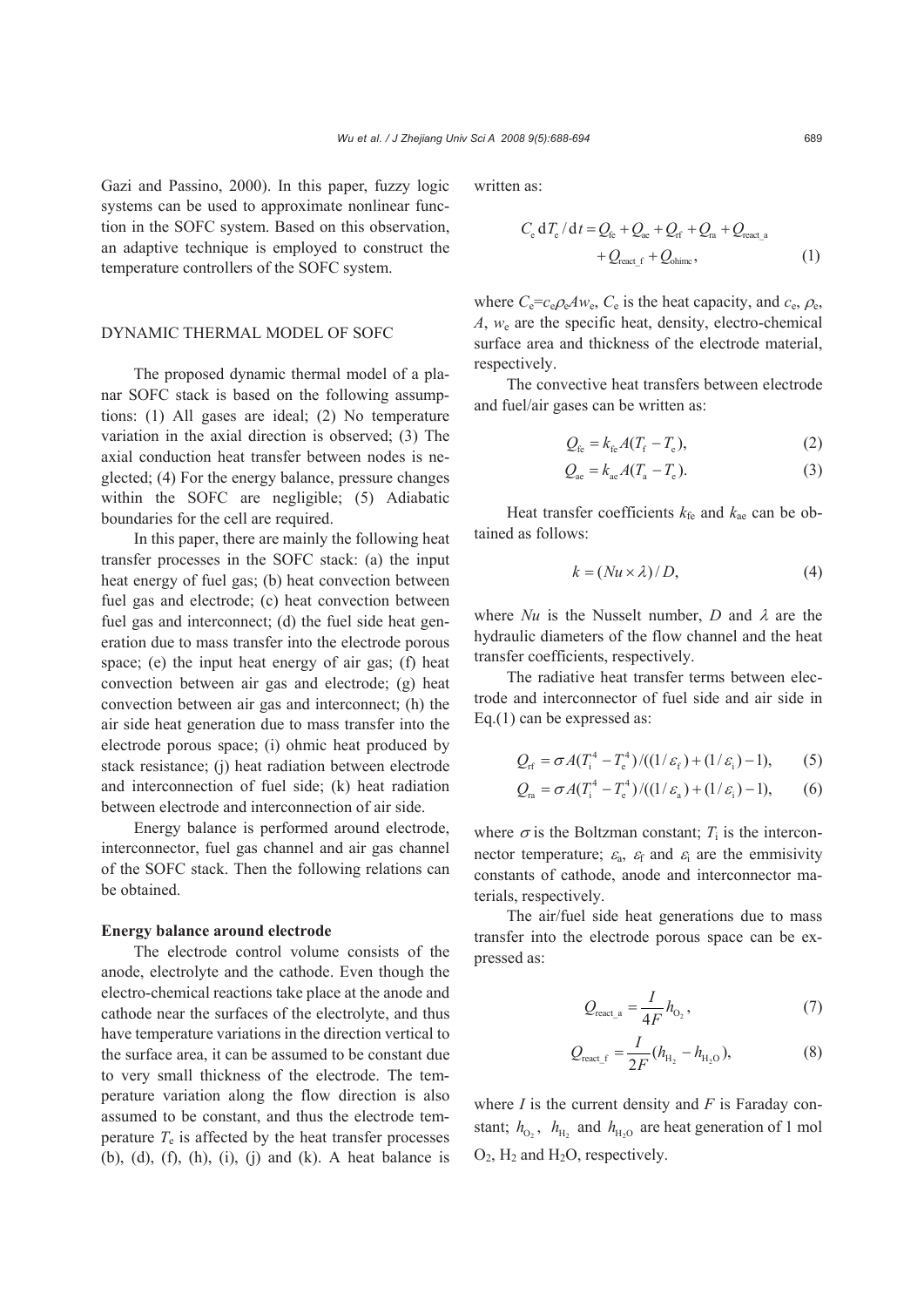The ohmic heat generation produced by stack resistance can be expressed as:

$$
Q_{\text{ohime}} = IV. \tag{9}
$$

#### **Energy balance around interconnector**

The interconnector temperature  $T_i$  is affected by the heat transfer processes  $(c)$ ,  $(g)$ ,  $(i)$  and  $(k)$ . A heat balance is written as:

$$
C_{\rm i} dT_{\rm i}/dt = Q_{\rm fi} + Q_{\rm ai} - Q_{\rm rf} - Q_{\rm ra},\tag{10}
$$

where  $C_i = c_i \rho A w_i$ ,  $C_i$  is the heat capacity, and  $c_i$ ,  $\rho_i$ and  $w_i$  are the specific heat, density and thickness of the interconnector material, respectively.

Convective heat transfers between interconnect and fuel/air can be expressed as:

$$
Q_{\rm fi} = k_{\rm fi} A (T_{\rm f} - T_{\rm i}),\tag{11}
$$

$$
Q_{ai} = k_{ai}A(T_a - T_i), \qquad (12)
$$

where  $k_{fi}$  and  $k_{ai}$  are heat transfer coefficients.

# **Energy balance around fuel side**

The dynamic model of exit fuel temperature  $T_f$ is affected by the heat transfer processes (a), (b), (c) and (d). A heat balance is written as:

$$
C_{\rm f} dT_{\rm f}/dt = Q_{\rm f}^{\rm in} - Q_{\rm fi} - Q_{\rm fe} - Q_{\rm react\_f},\qquad(13)
$$

where  $C_f = c_f \rho_f s_f w_f$ ,  $C_f$  is the heat capacity,  $c_f$ ,  $\rho_f$ ,  $s_f$  and  $w_f$  is the specific heat, density, cross-sectional area and height of the fuel gas channel material, respectively.

The inlet enthalpy flux,  $Q_f^{\text{in}}$  depends on the fuel inlet conditions:

$$
Q_{\rm f}^{\rm in} = q_{\rm f} (T_{\rm in \ f} - T_{\rm f}), \tag{14}
$$

$$
q_{\rm f} = c_{\rm in\ f} \rho_{\rm in\ f} s_{\rm f} v_{\rm f},\tag{15}
$$

where  $v_f$  is the fuel velocity.

## **Energy balance around air side**

The dynamic model of air exit temperature  $T_a$  is affected by the heat transfer processes (e), (f), (g) and (h). A heat balance is written as:

$$
C_{\rm a} dT_{\rm a} / dt = Q_{\rm a}^{\rm in} - Q_{\rm ae} - Q_{\rm ai} - Q_{\rm react\_a}, \qquad (16)
$$

where  $C_a = c_a \rho_a s_a w_a$ ,  $C_a$  is the heat capacity,  $c_a$ ,  $\rho_a$ ,  $s_a$ , *w*a are the specific heat, density, cross-sectional area and height of the air gas channel material, respectively.

The inlet enthalpy flux,  $Q_a^{\text{in}}$  is dependent upon the air inlet conditions:

$$
Q_{\rm a}^{\rm in} = q_{\rm a} (T_{\rm in\ a} - T_{\rm a}), \tag{17}
$$

$$
q_{\rm a} = c_{\rm in}{}_{\rm a} \rho_{\rm in}{}_{\rm a} s_{\rm a} v_{\rm a},\tag{18}
$$

where  $v_a$  is the air velocity.

A number of additional quantities are defined:

$$
a_{1} = k_{\text{fe}} A / C_{\text{e}}, \quad a_{2} = k_{\text{ae}} A / C_{\text{e}},
$$
\n
$$
a_{3} = \sigma A / \{[(1/\varepsilon_{\text{f}}) + (1/\varepsilon_{\text{i}}) - 1]C_{\text{e}}\} + \sigma A / \{[(1/\varepsilon_{\text{a}}) + (1/\varepsilon_{\text{i}}) - 1]C_{\text{e}}\},
$$
\n
$$
a_{4} = I,
$$
\n
$$
a_{5} = V / C_{\text{e}} + h_{\text{O}_{2}} / (4FC_{\text{e}}) + (h_{\text{H}_{2}} - h_{\text{H}_{2}\text{O}}) / (2FC_{\text{e}}),
$$
\n
$$
a_{6} = k_{\text{fi}} A / C_{\text{i}}, \quad a_{7} = k_{\text{ai}} A / C_{\text{i}},
$$
\n
$$
a_{8} = \sigma A / \{[(1/\varepsilon_{\text{f}}) + (1/\varepsilon_{\text{i}}) - 1]C_{\text{i}}\} + \sigma A / \{[(1/\varepsilon_{\text{a}}) + (1/\varepsilon_{\text{i}}) - 1]C_{\text{i}}\},
$$
\n
$$
b_{1} = c_{\text{in}_{\perp}f} \rho_{\text{in}_{\perp}f} s_{\text{f}} / C_{\text{f}}, \quad u_{1} = v_{\text{f}},
$$
\n
$$
a_{9} = k_{\text{fe}} A / C_{\text{f}}, \quad a_{10} = k_{\text{fi}} A / C_{\text{f}},
$$
\n
$$
a_{11} = (h_{\text{H}_{2}} - h_{\text{H}_{2}\text{O}}) / (2FC_{\text{f}}),
$$
\n
$$
b_{2} = c_{\text{in}_{\perp}a} \rho_{\text{in}_{\perp}a} s_{\text{a}} / C_{\text{a}},
$$
\n
$$
u_{2} = v_{\text{a}}, \quad a_{12} = k_{\text{ae}} A / C_{\text{a}}, \quad a_{13} = k_{\text{ai}} A / C_{\text{a}},
$$
\n
$$
a_{14} = h_{\text{O}_{2}} / (4FC_{\text{a}}),
$$

The state variable is

$$
\mathbf{x} = [x_1, x_2, x_3, x_4]^T = [T_e, T_i, T_f, T_a]^T.
$$

The manipulated variable is

$$
\boldsymbol{u} = [\nu_{\mathrm{f}}, \nu_{\mathrm{a}}]^{\mathrm{T}}.
$$

The controlled variable is

$$
\mathbf{y} = [y_1, y_2, y_3, y_4]^{\mathrm{T}} = [x_1, x_2, x_3, x_4]^{\mathrm{T}}.
$$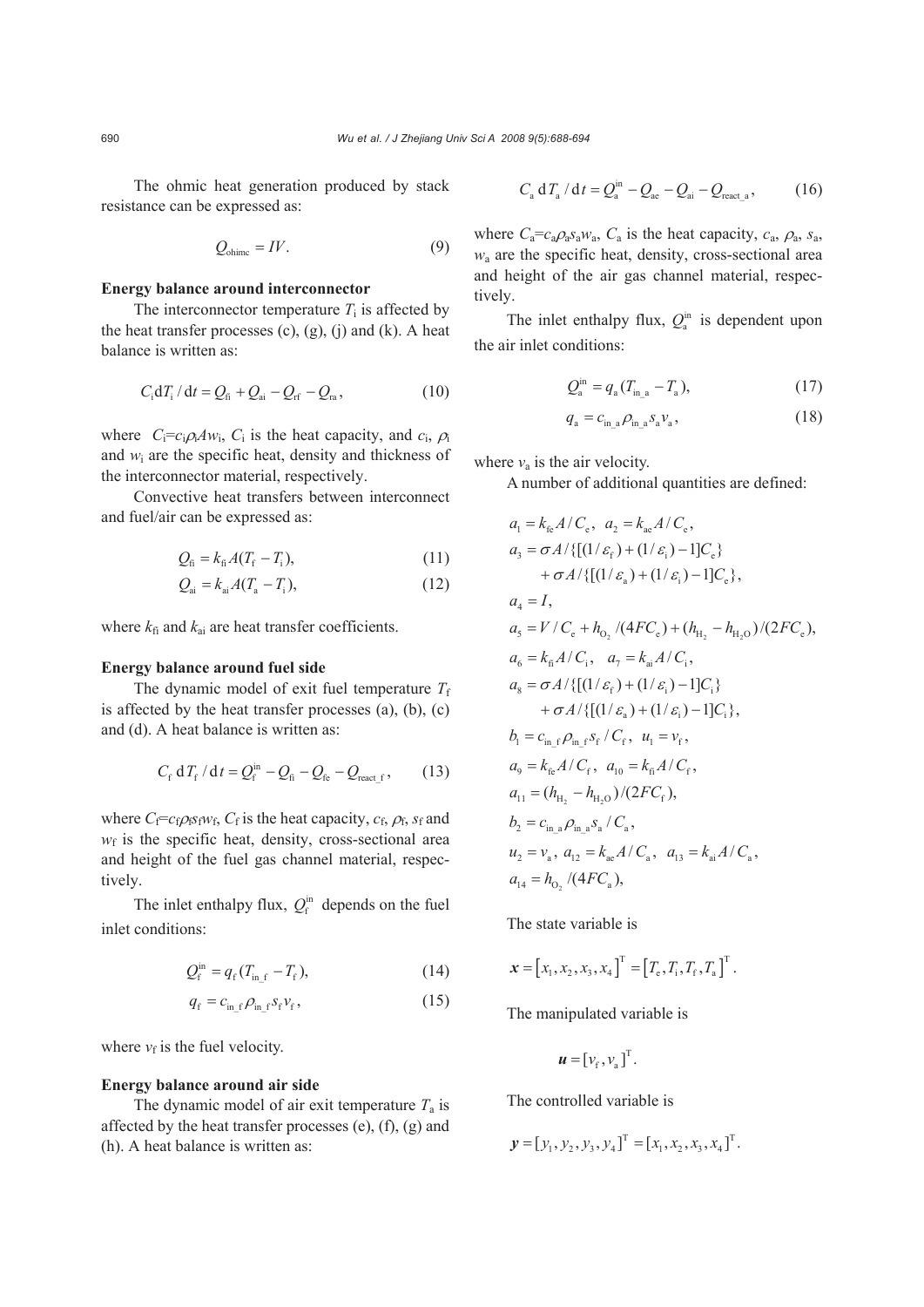Using the above definitions, the temperature model of the SOFC stack can be described by Eq.(19), which is a normative affine form:

$$
\begin{cases} \dot{x} = f(x) + g(x)u, \\ y = x, \end{cases}
$$
 (19)

where

$$
f(\mathbf{x}) = \begin{bmatrix} a_1(x_3 - x_1) + a_2(x_4 - x_1) + a_3(x_2^4 - x_1^4) + a_4a_5 \ a_6(x_3 - x_2) + a_7(x_4 - x_2) - a_8(x_2^4 - x_1^4) \ a_9(x_1 - x_3) + a_{10}(x_2 - x_3) - a_4a_{11} \ a_{12}(x_1 - x_4) + a_{13}(x_2 - x_4) - a_4a_{14} \end{bmatrix},
$$

$$
g(\mathbf{x}) = \begin{bmatrix} 0 & 0 \ b_1(x_{30} - x_3) & 0 \ b_2(x_{40} - x_4) \end{bmatrix}.
$$

The main operating parameters of the SOFC stack are given in Table 1.

**Table 1 Material properties of cell components** 

| Parameter                                                                | Value                | Reference                    |
|--------------------------------------------------------------------------|----------------------|------------------------------|
| $w_e$ (mm)                                                               | 0.25                 | Murshed <i>et al.</i> (2007) |
| $w_i$ (mm)                                                               | 1.5                  | Murshed <i>et al.</i> (2007) |
| $\rho_a$ (g/cm <sup>3</sup> )                                            | $5.8 \times 10^{-4}$ | Damm and Fedorov (2006)      |
| $\rho_e$ (g/cm <sup>3</sup> )                                            | 6.6                  | Murshed <i>et al.</i> (2007) |
| $\rho_f$ (g/cm <sup>3</sup> )                                            | $2 \times 10^{-4}$   | Damm and Fedorov (2006)      |
| $\rho_i$ (g/cm <sup>3</sup> )                                            | 6.11                 | Murshed et al.(2007)         |
| $c_e, c_i (J/(g·K))$                                                     | 0.4                  | Murshed et al.(2007)         |
| $c_a$ (J/(g·K))                                                          | 1.051                | Damm and Fedorov (2006)      |
| $c_f(J/(g K))$                                                           | 5                    | Damm and Fedorov (2006)      |
| Nu                                                                       | 4                    | Stiller <i>et al</i> .(2005) |
| $D_{\rm f}$ (mm)                                                         | 0.7                  | Stiller et al.(2005)         |
| $D_{\rm a}$ (mm)                                                         | 1.953                | Stiller <i>et al.</i> (2005) |
| $A$ (cm <sup>2</sup> )                                                   | 100                  | Murshed <i>et al.</i> (2007) |
| $\lambda_f(W/(m\cdot K))$                                                | 0.43                 | Lin and Beale $(2003)$       |
| $\lambda_{\rm a}$ (W/(m·K))                                              | 0.075                | Lin and Beale $(2003)$       |
| $\sigma(W/(m^2 \cdot K^4))$ 5.6704×10 <sup>-8</sup>                      |                      | Murshed <i>et al.</i> (2007) |
| $\mathcal{E}_a$ , $\mathcal{E}_f$ , $\mathcal{E}_i$                      | 0.9                  | Murshed et al. (2007)        |
| $w_f$ , $w_a$ (mm)                                                       | 1                    | Lin and Beale $(2003)$       |
| $\mathcal{E}_{\text{f}}, \mathcal{E}_{\text{a}}, \mathcal{E}_{\text{i}}$ | 0.9                  | Murshed <i>et al.</i> (2007) |

## ADAPTIVE FUZZY CONTROLLER FOR SOFC

#### **Fuzzy system**

Center-average defuzzifier, product inference, and singleton fuzzifier are used. The output of the fuzzy system can be formulated as:

$$
\hat{f}(\mathbf{x}|\boldsymbol{\theta}_f) = \sum_{j=1}^m y^j \left( \prod_{i=1}^n \mu_{A_i^j}(\mathbf{x}_i) \right) / \sum_{j=1}^m \left( \prod_{i=1}^n \mu_{A_i^j}(\mathbf{x}_i) \right),
$$
\n(20)

where  $\mu_{\hat{A}_i}$  is the membership function of  $x_i$ . If we fix the  $\mu_{\mathcal{A}_i}$  and view the  $y^j$  as adjustable parameters, then Eq. $(20)$  can be written as:

$$
\hat{f}(x|\theta_f) = \theta_f^{\mathrm{T}} \zeta(x),\tag{21}
$$

where  $\boldsymbol{\theta}_f = [y^1, \dots, y^m]^T$  is the parameter vector of the fuzzy system  $\hat{f}$ , and  $\zeta(x) = [\zeta^1(x), \dots, \zeta^m(x)]^T$  is the vector of fuzzy basis functions defined as

$$
\zeta(x) = \prod_{i=1}^{n} \mu_{A_i}(x_i) / \sum_{j=1}^{m} \left( \prod_{i=1}^{n} \mu_{A_i}(x_i) \right).
$$
 (22)

Similarly we can get the fuzzy identification system  $\hat{g}(x|\theta)$  of the form Eq.(23) for approximating  $g(x)$ 

$$
\hat{g}(x|\theta_{g}) = \theta_{g}^{T}\eta(x),
$$
\n(23)

where  $\theta_g$  is the parameter vector of the fuzzy system  $\hat{g}$ , and  $\eta(x)$  is the vector of fuzzy basis functions.

## **Controller**

Now consider the problem of controlling the system Eq.(19). If the plant is known, the functions  $f(x)$  and  $g(x)$  are used to construct the following feedback control law (Slotine and Li, 1991):

$$
u^* = (1/g(x))[-f(x) + y_m^{(n)} + K^{\mathrm{T}}e], \tag{24}
$$

where  $e = y_m - y = y_m - x$  is the tracking error,  $e = (e, \dot{e}, ..., e^{(n-1)})^T$  and  $\boldsymbol{K} = (k_n, ..., k_1)^T$  are chosen such that all roots of the polynomial  $h(s) = s^n + k_1 s^{(n-1)} + \cdots + k_n$  are in the open left-half of the complex plane.

However, since *f* and *g* are unknown, we cannot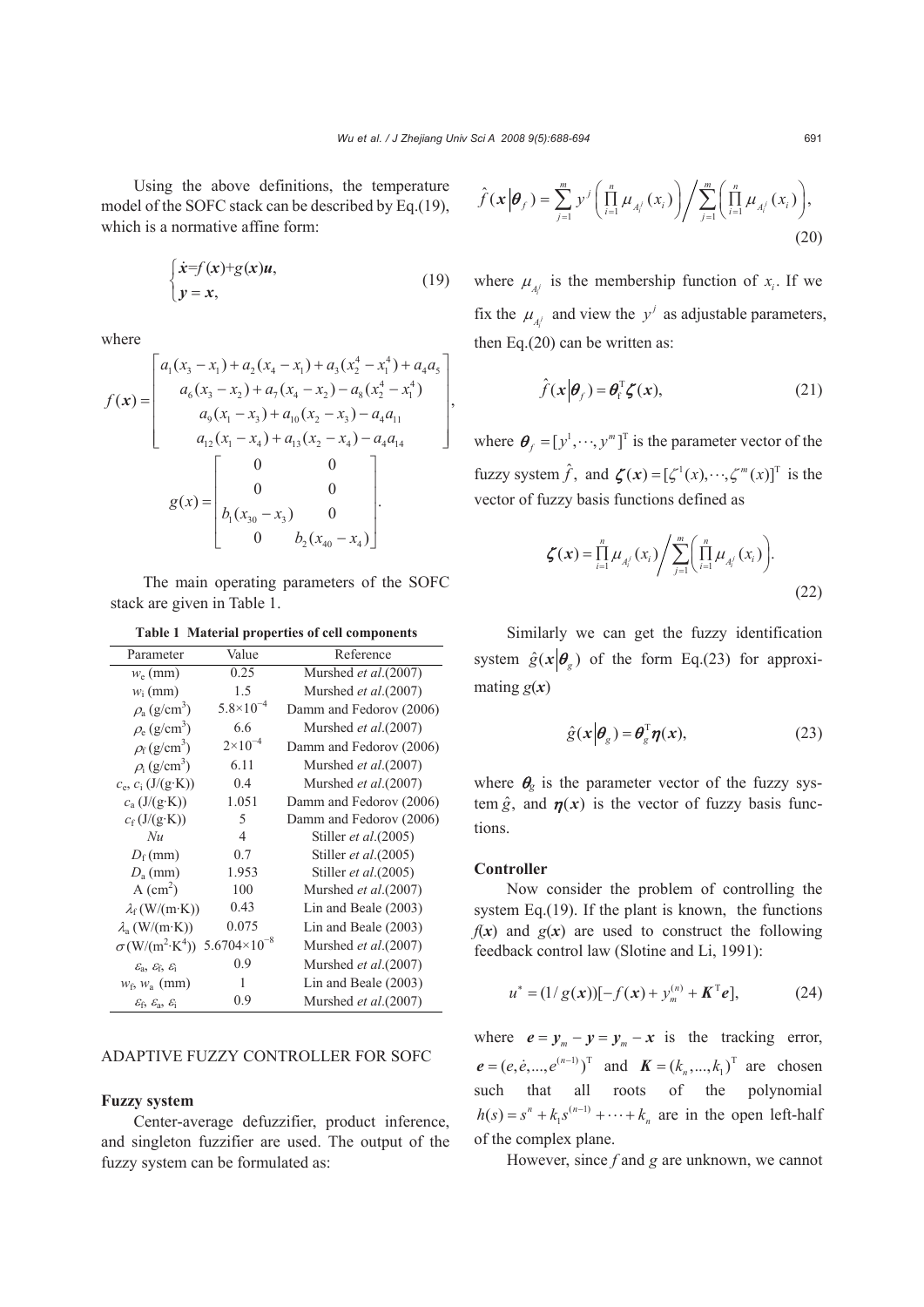use them for constructing the control law Eq.(24). Therefore, in the following, we replace them by their estimates  $\hat{f}$  and  $\hat{g}$  to construct a self-tuning controller

$$
u^* = 1/\hat{g}(x|\boldsymbol{\theta}_g)[-\hat{f}(x|\boldsymbol{\theta}_f) + y_m^{(n)} + K^{\mathrm{T}}\boldsymbol{e}], \qquad (25)
$$

where  $\theta_f$  and  $\theta_g$  are the parameters of the approximating systems  $\hat{f}$  and  $\hat{g}$ , respectively. Applying the control law Eq. $(25)$  to the system Eq. $(19)$ , after some manipulation, results in the error dynamic equation

$$
\dot{\mathbf{e}} = A\mathbf{e} + \mathbf{b}\{[\hat{f}(\mathbf{x}|\boldsymbol{\theta}_f) - f(\mathbf{x})] + [\hat{g}(\mathbf{x}|\boldsymbol{\theta}_g) - g(\mathbf{x})]\mathbf{u}\},\tag{26}
$$

where

$$
\boldsymbol{\Lambda} = \begin{bmatrix} 0 & 1 & 0 & 0 \\ \vdots & \vdots & \vdots & \vdots \\ 0 & 0 & 0 & 1 \\ -k_n & -k_{n-1} & \cdots & -k_1 \end{bmatrix}, \quad \boldsymbol{b} = \begin{bmatrix} 0 \\ 0 \\ \vdots \\ 0 \\ 0 \end{bmatrix}.
$$

Now, consider the following optimal parameter vectors:

$$
\boldsymbol{\theta}_{f}^{*} = \arg \min_{\boldsymbol{\theta}_{f} \in \boldsymbol{A}_{f}} \left[ \sup_{x \in \mathbb{R}^{n}} \left| \hat{f}(x | \boldsymbol{\theta}_{f}) - f(x) \right. \right], \qquad (27)
$$

$$
\boldsymbol{\theta}_{g}^{*} = \arg \min_{\boldsymbol{\theta}_{g} \in \boldsymbol{\Omega}_{g}} \left[ \sup_{x \in \mathbb{R}^{n}} \left| \hat{g}(x | \boldsymbol{\theta}_{g}) - g(x) \right. \right]. \tag{28}
$$

By defining the minimum approximation error:

$$
w = [\hat{f}(x|\theta_{f}^{*}) - f(x)] + [\hat{g}(x|\theta_{f}^{*}) - g(x)]u, (29)
$$

the error Eq.(26) can be written as follows:

$$
\dot{e} = Ae + bw + b\{[\hat{f}(x|\theta_f) - \hat{f}(x|\theta_f)]\} + [\hat{g}(x|\theta_g) - \hat{g}(x|\theta_g^*)]u\}.
$$
\n(30)

By substituting Eqs. $(21)$  and  $(23)$  in Eq. $(30)$ , we have:

$$
\dot{e} = Ae + bw + b\{[(\theta_f - \theta_f^*)^T \zeta(x)] + [(\theta_g - \theta_g^*)^T \eta(x)]u\}.
$$
\n(31)

### **Adaptive law**

In this section, we develop an adaptive algorithm for adjusting the parameters of the self-tuning fuzzy controller Eq.(26). The goal of parameter adjustment is to make  $\theta_f \rightarrow \theta_f^*$  and  $\theta_g \rightarrow \theta_g^*$ , and consequently, make  $(\hat{f}(x|\theta_f), \hat{g}(x|\theta_g))$  a good estimate of  $(f(x), g(x))$ .

 Now we consider the following Lyapunov function candidate (Sastry and Bodson, 1989):

$$
V = e^{\mathrm{T}} \boldsymbol{P} e / 2 + (\boldsymbol{\theta}_f - \boldsymbol{\theta}_f^*)^{\mathrm{T}} (\boldsymbol{\theta}_f - \boldsymbol{\theta}_f^*) / (2r_1)
$$
  
+ 
$$
(\boldsymbol{\theta}_g - \boldsymbol{\theta}_g^*)^{\mathrm{T}} (\boldsymbol{\theta}_g - \boldsymbol{\theta}_g^*) / (2r_2),
$$
 (32)

where  $r_1$  and  $r_1$  are positive constants. **P** is an unique positive-definite symmetric matrix which satisfies the Lyapunov equation below:

$$
\boldsymbol{\Lambda}^{\!\mathrm{T}}\boldsymbol{P} + \boldsymbol{P}\boldsymbol{\Lambda} = -\boldsymbol{Q},\tag{33}
$$

where *Q* is an arbitrary positive-definite symmetric matrix. The time derivative of *V* along the trajectories of Eq.(31) equals:

$$
\frac{dV}{dt}\Big|_{(31)} = -e^{\mathrm{T}} \mathbf{Q}e/2 + e^{\mathrm{T}} \mathbf{P}b w + (\mathbf{\theta}_f - \mathbf{\theta}_f^*)^{\mathrm{T}} / r_1
$$
  
×[ $\dot{\mathbf{\theta}}_f + r_1 e^{\mathrm{T}} \mathbf{P}b \zeta(x)$ ] + ( $\mathbf{\theta}_g - \mathbf{\theta}_g^* \mathbf{V}^{\mathrm{T}} / r_2$   
×[ $\dot{\mathbf{\theta}}_g + r_2 e^{\mathrm{T}} \mathbf{P}b \eta(x)u$ ]. (34)

Based on Eq.(34), Wang (1994) has proposed the following adaptive law for adjusting the parameters:

$$
\dot{\theta}_f = -r_1 e^{\mathrm{T}} P b \zeta(x), \qquad (35)
$$

$$
\dot{\theta}_g = -r_2 e^{\mathrm{T}} P b \eta(x). \tag{36}
$$

## SIMULATION AND DISCUSSION

The SOFC stack has two inputs and four outputs. Because the temperature responses of electrode, interconnector, fuel and air side of the SOFC stack are somewhat similar, and for the space limitation, we only give the simulation results of the electrode temperature of the SOFC stack in this paper. Under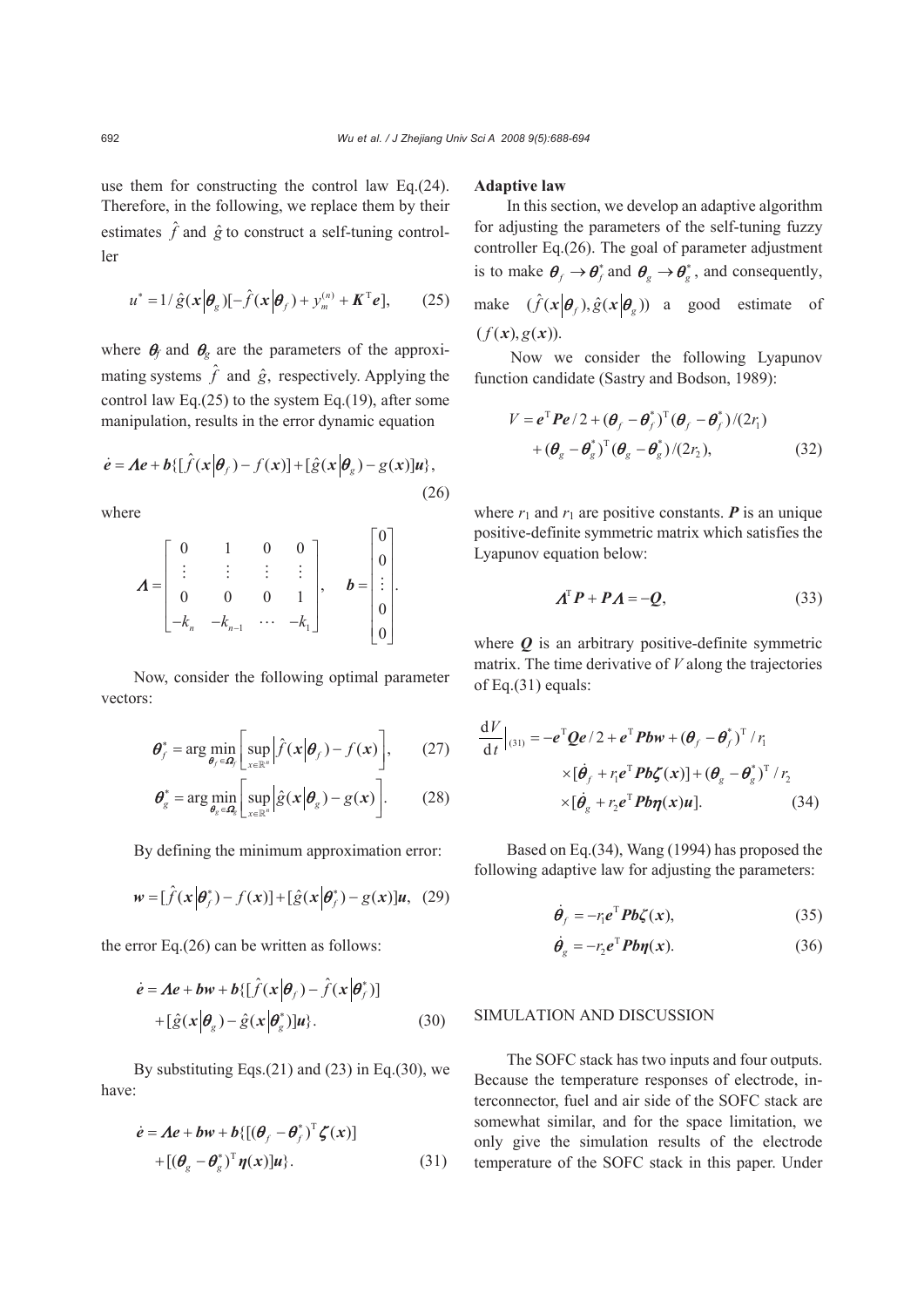various gas velocities, the electrode temperature response is shown in Fig.1.



**Fig.1 Electrode temperature under various gas velocities** 

Now we use the proposed adaptive fuzzy controller to control the temperature of the SOFC stack. Firstly we control the temperature to track the stable temperature 800 °C. The initial temperatures are all assumed 700 °C. Define three fuzzy sets over each aixs. Therefore, the number of fuzzy rules used to approximate  $f(x)$  and  $g(x)$  is 81. We choose  $k_1=5$ ,  $k_2=9, k_3=7 \text{ and } k_4=2 \text{ (so that } s^4 + k_1 s^3 + k_2 s^2 + k_3 s + k_4$ is stable), and  $Q = diag(5,5,5,5)$ . The initial  $\theta_i(0)$  and <sup>θ</sup>*g*(0) are chosen randomly in the intervals [−4, 4]. The simulation result is shown in Fig.2. From Fig.2, we can see that the proportion-integral-derivative (PID) controller is incapable of controlling the operating temperature to the target value. The result of traditional fuzzy control is similar to that of the adaptive fuzzy control. However, if the control processes go beyond the coverage of the initial rules, the performance of traditional fuzzy control deteriorates greatly.



**Fig.2 Experimental results with three control methods** 

Assuming that the external load of the SOFC stack has a 20% step change from initial stack temperature 780 °C, the simulation result is shown in Fig.3. From Fig.3, we can get the following conclusions: the adaptive fuzzy controller can regulate and control the stack temperature to change smoothly to destination stabilization value, more quickly and with smaller undulation than the PID and traditional fuzzy control without cluster analysis.



**Fig.3 Experimental results of the SOFC temperature at initial temperature 780 °C**

# **CONCLUSION**

The operating temperature of the stack is the most important variable in the SOFC system. In order to better control the temperature, an affine nonlinear temperature model of the SOFC stack is developed based on the energy conservation. Since the model is a nonlinear model with uncertain parameters and disturbance, an adaptive fuzzy controller is designed for the SOFC system. Numerical experimental results show the validity of the proposed controller.

#### **References**

- Aguiar, P., Adjiman, C., Brandon, N., 2005. Anode-supported intermediate temperature direct internal reforming solid oxide fuel cell. II. Model-based dynamic performance and control. *Journal of Power Sources*, **147**(1-2):136-147. [doi:10.1016/j.jpowsour.2005.01.017]
- Chang, Y.C., 2000. Robust tracking control for nonlinear MIMO systems via fuzzy approaches. Automatica, **36**(10):1535-1545. [doi:10.1016/S0005-1098(00)00083 -2]
- Chang, Y.C., 2001. Adaptive fuzzy-based tracking control for nonlinear SISO systems via VSS and  $H_{\infty}$  approaches. *IEEE Transaction on Fuzzy Systems*, **9**(2):278-292. [doi:10.1109/91.919249]
- Damm, D.L., Fedorov, A.G., 2006. Reduced-order transient